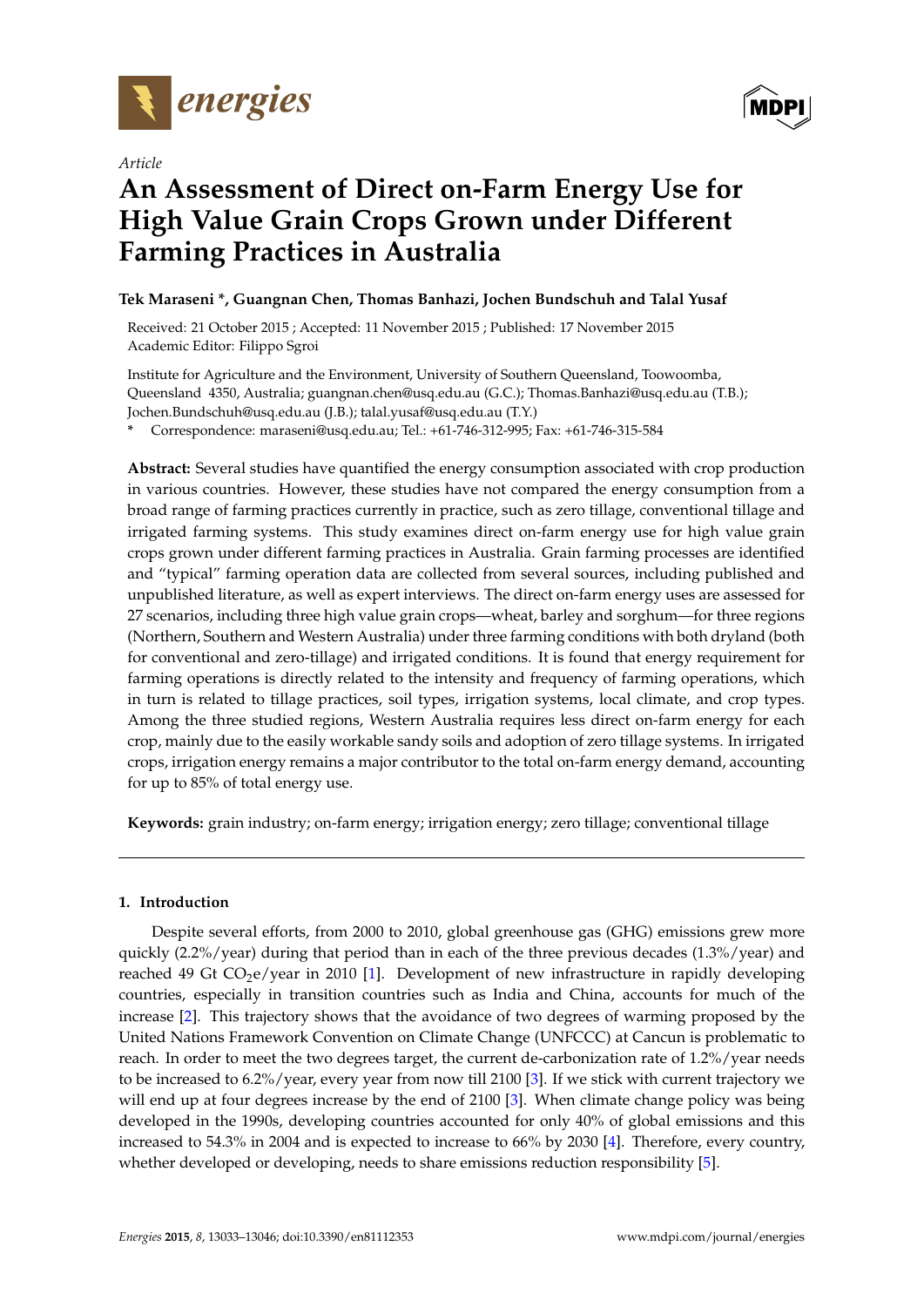As a developed country and a major party of UNFCCC, Australia has a significant responsibility for emissions reduction. Currently, Australia shares 1.18% of global GHG emissions, 1.21% of global GDP and 0.33% of the global population [\[6\]](#page-11-5). From 2008 to 2013, Australia reduced its annual average carbon intensity by 4.6% [\[3\]](#page-11-2), and in fact, this was the world record. This was achieved mainly by structural changes, new technologies, fuel switching and improvements in energy efficiency [\[7\]](#page-11-6). However, as noted, this is not enough yet.

Globally, agriculture is one of the major sources of energy consumption and therefore GHG emissions. With more intensive and modernized farming systems, during the period 1990–2005, global GHG emissions from agriculture increased by 14%, at an annual rate of 49 Mt  $CO<sub>2</sub>e/year$  [\[8\]](#page-11-7). In 2010, GHG emissions from agriculture are estimated to be 5.6 Gt  $CO<sub>2</sub>e/year$  to 6.4 Gt CO2e/year [\[9–](#page-11-8)[11\]](#page-11-9), *i.e.*, about 11.4% to 13.1% of global emissions. If the production of agricultural inputs and various downstream activities are considered, the agricultural sector contributes a further 3% to 6% of global emissions [\[12\]](#page-11-10).

Australia is one of the largest GHG emitting countries from the agriculture sector in the world. Its agricultural sector accounts for 15% of national GHG emissions and is the second largest source of emissions [\[13\]](#page-11-11). This proportion is significantly higher than those in Central and Eastern Europe, the former Soviet Union and the USA [\[14\]](#page-11-12). In order to reduce GHG emissions from the agricultural sector, the previous Australian Government implemented Carbon Farming Initiatives (CFIs). The current Government replaced it with the Direct Action Plan called "Emission Reduction Fund (ERF)" and allocated A\$2.55 billion to establish the Fund in the 2014–2015 budgets [\[15\]](#page-11-13). ERF allows farmers and other land managers to earn carbon credits by storing carbon or reducing GHG emissions on land. This would allow them to adopt some best management practices and earn carbon credits and reputational benefits at the same time.

The uptake of ERF is likely to be good. As of 31 August 2015, 390 projects are registered and 16.3 million Australian Carbon Credit Units (ACCUs) have been issued to these projects [\[16\]](#page-11-14). Australia has set 5% unconditional emission reduction targets for 2020 from 2000 levels, and with this initiative agriculture is expected to meet this target [\[16\]](#page-11-14). So far, the majority of the registered projects under the ERF are from sequestration projects, mainly from forestry activities. However, the grain industry in Australia could have a good opportunity in reducing energy consumption and thereby GHG emissions. However, due to limited research the grain industry is not able to target where they have an opportunity to increase energy efficiency and participate in the ERF. This study aims to examine and compare on-farm energy use for three high value grain crops grown under three major farming practices in three agro-ecological zones in Australia. This will help farmers to understand the range of energy uses and also to pinpoint where their energy use is highest and the potential savings achievable.

Several studies have quantified the energy consumption associated with crop production in various countries including: (1) sugar beet production in the UK [\[17\]](#page-11-15); (2) arable and outdoor vegetable production in New Zealand [\[18\]](#page-11-16); (3) field crops (wheat, cotton, maize, sesame) and vegetables (tomato, melon, watermelon) [\[19\]](#page-11-17), tomato [\[20\]](#page-11-18), sugar beet [\[21\]](#page-11-19), stake-tomato [\[22\]](#page-11-20) and grape production [\[23\]](#page-11-21) in Turkey; (4) wheat production in India [\[24\]](#page-12-0); and cotton and lucerne production in Australia [\[25–](#page-12-1)[27\]](#page-12-2). However, these studies have not compared the energy consumption from a broad range of farming practices currently in practice such as zero tillage, conventional tillage and irrigated farming systems. This paper is the first in this direction.

In this study, direct energy used for various on-farm operations such as tillage, fertiliser application, boom spraying, planting, aerial spraying and water pumping is considered. A large amount of indirect energy is also required for: (1) the production, packaging, storing and transportation of various farm inputs such as fertilisers, chemicals (herbicides, insecticides, fungicides and plant regulator), fuels and farm machineries; and (2) post-harvesting operations such as transportation and drying of harvested products. However, energy used for these operations are not considered in this study. Similarly, human energy is also required for on-farm operation but it is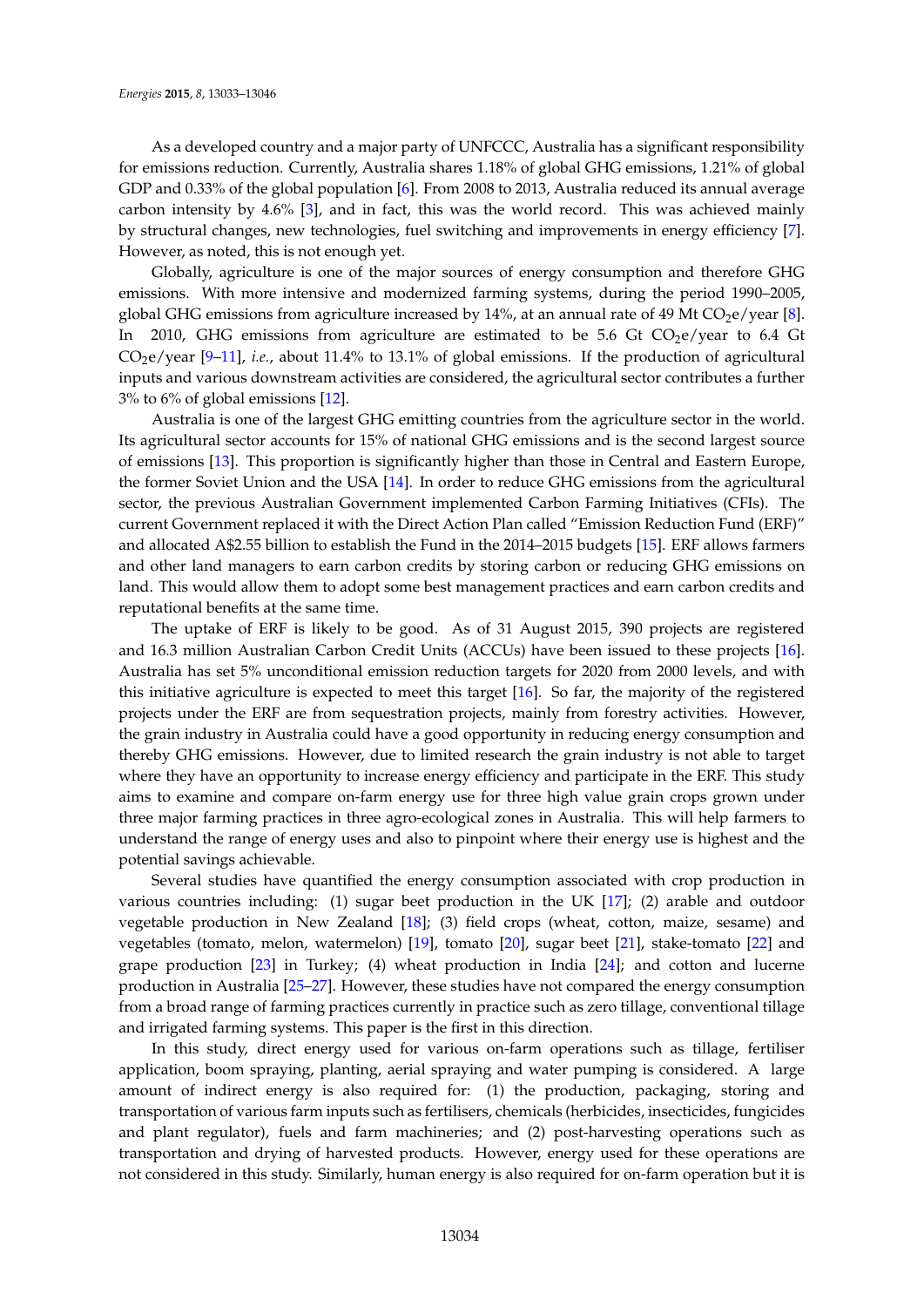insignificant as the production system in Australia is highly mechanised. Therefore, human energy is also not considered in this study.

#### **2. A Brief Snapshot of the Grain Industry in Australia and Rationale for Selecting Three Farming Practices**

The grain industry in Australia operates in all states and makes a major contribution to the state and national economies. Australia produced over 48.5 million tonnes of grain in 2011–2012. However, in 2012–2013, grain production in Australia fell to 38.7 million tonnes [\[27\]](#page-12-2). Reduced grain production was a result of increased climatic variability, and decreased production area largely due to rising input prices—including those for energy—and volatility of grain prices [\[28\]](#page-12-3).

The grain industry in Australia is broadly divided into three agro-ecological regions: (1) the Southern Region that covers south-eastern Australia, including central and southern New South Wales, Victoria, Tasmania, and south-eastern South Australia. Soils in this area are generally poor (low fertility) with many subsoil constraints, such as salinity, sodicity and toxic levels of some elements; (2) the Northern Region which covers Queensland and northern New South Wales. This region has relatively good soils, but relatively high seasonal rainfall variability and therefore production; and (3) the Western Region which covers Western Australia. This region has poor soils and crop yields largely depend on the winter and spring rainfall [\[28\]](#page-12-3).

Due to large geographical dispersion, there is a wide range of climatic conditions within each region. In general, rainfall decreases from north to south and from coastal to inland areas. Northern Region has a tropical and subtropical climate, whereas the Southern Region has a temperate climate and the Western Region has a Mediterranean climate.

Depending on the availability and price of water for irrigation, grains in these regions are produced either on irrigated or dryland "rain-fed" conditions. Overall, grain growers are increasingly moving from conventional tillage systems to reduced or zero tillage systems because: (1) continuing cultivation systems result in a loss of soil carbon, and about 75% of Australian agricultural lands have less than 1% soil organic carbon [\[29\]](#page-12-4). For example, over a 60 year period, cereal cropping soils of Northern New South Wales and Southern Queensland have lost over  $40 \text{ t C/ha}$  (146.7 t CO<sub>2</sub>e) and 4 t N/ha [\[30\]](#page-12-5); (2) the loss of soil carbon adversely affects soil fertility, the soil water holding capacity and plant-available water capacity [\[31\]](#page-12-6); and (3) continuous cultivation systems leave soils vulnerable to water and wind erosion, increasing agricultural runoff, degrading soil productivity and releasing GHG by disturbing soils and burning fossil fuels for farm machinery [\[32](#page-12-7)[,33\]](#page-12-8).

On the other hand, the zero tillage practice reverses these processes by minimizing mechanical soil disturbance, providing permanent soil cover by organic materials and diversifying crop species grown in sequence and/or association [\[33\]](#page-12-8). Zero tillage also has adaptation benefits. Soils under zero tillage can hold more moisture and therefore under drought conditions the crops are more resilient and produce more [\[34\]](#page-12-9). Therefore, state agriculture departments, regional natural resources management organisations, and local landholder groups generally recommend that farmers move from traditional dryland farming systems to reduced tillage systems and where appropriate towards a zero tillage system [\[35\]](#page-12-10). This system is also an eligible activity through the Australian Government ERF, and participating landholders may claim a refundable tax offset of 15% of the purchase price of an eligible no-till seeder. It is likely that a higher proportion of grain production in dryland area will be grown under zero till practices in the future [\[36\]](#page-12-11). Therefore, this study aims to examine and compare direct on-farm energy use for all three agro-ecological regions, under both irrigated and dry-land conditions and under dry-land both for conventional and zero-tillage systems (Figure [1\)](#page-3-0).

Now a question may arise why irrigated farming systems are not divided into two categories as in the dry-land farming system. As noted, zero tillage has been largely practiced with rain-fed (dryland) crops as farmers are increasingly realising its value for soil moisture conservation [\[37\]](#page-12-12). A global meta-analysis shows that zero tillage performs best under rain-fed conditions in dry climates, either matching or exceeding conventional tillage yields for crops, whereas crop yields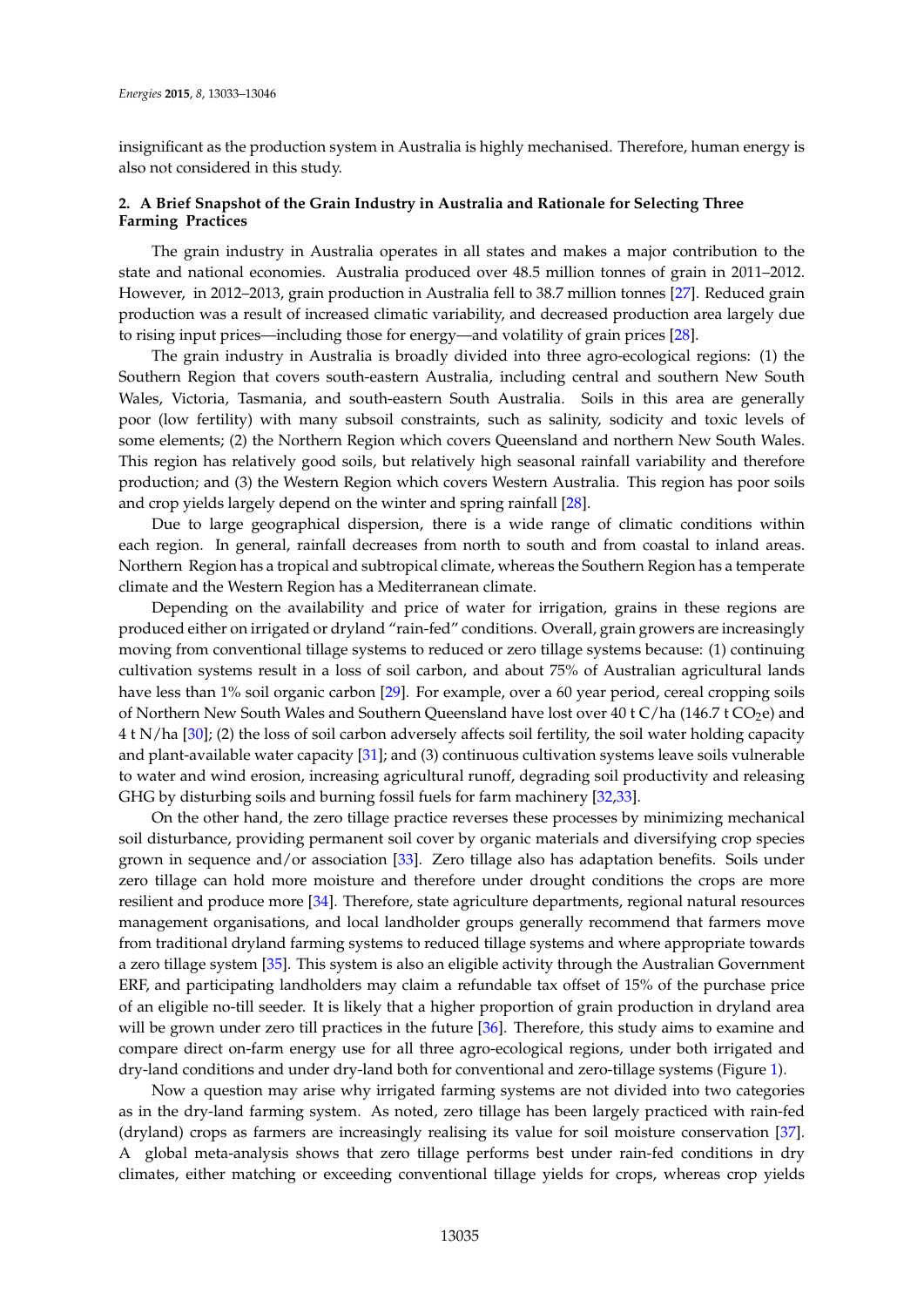declined in irrigated conditions [\[38\]](#page-12-13). However, in recent years there are some practices of zero tillage in irrigated crops but they are not common and also the data are not available [\[36,](#page-12-11)[39\]](#page-12-14). Therefore, in this study, irrigated condition is not divided into different categories.

<span id="page-3-0"></span>

**Figure 1.** Showing different farming practices in the three agro‐ecological regions in Australia. **Figure 1.** Showing different farming practices in the three agro-ecological regions in Australia.

#### *3.1. Selection of Three High Value Grain Crops* **3. Methodology**

### As noted, this study focuses on three high value grain crops. In order to determine the high value *3.1. Selection of Three High Value Grain Crops*

As noted, this study focuses on three high value grain crops. In order to determine the high value tis holed, this study–focuses on three high-value grain erops. In order-to determine the highgrain crops, grains yield data for various years, and the prices of these grain crops in seven different time periods (April–June 2012; July–September 2012; October–December 2012; January–March 2013; April–June 2013; July–September 2013; and October–December 2013) were taken from the Australian Bureau of Agricultural and Resource Economics [\[40\]](#page-12-15). From these data the five-year average yields and domestic average prices of seven periods were calculated and total values of the grains were estimated (Table [1\)](#page-3-1).

<span id="page-3-1"></span>

|                                                                                                 |                                                                  | Five-year Average to 2012-2013                                       |                                                                   | <b>Average Domestic</b>                                         |                                                                                |  |
|-------------------------------------------------------------------------------------------------|------------------------------------------------------------------|----------------------------------------------------------------------|-------------------------------------------------------------------|-----------------------------------------------------------------|--------------------------------------------------------------------------------|--|
| Crops                                                                                           | Area Planted<br>(in 1000 Ha)                                     | Yield<br>(Tonne/Ha)                                                  | <b>Total Production in</b><br>Kilo-Tonne                          | <b>Price of 7 Periods *</b><br>(A\$/Tonne)                      | <b>Total Value</b><br>(Million A\$)                                            |  |
| Winter crops                                                                                    |                                                                  |                                                                      |                                                                   |                                                                 |                                                                                |  |
| Wheat<br>Barley<br>Canola<br>Chickpeas<br>Faba beans<br>Field peas<br>Lentils<br>Lupins<br>Oats | 13,518<br>4092<br>2226<br>490<br>154<br>286<br>155<br>633<br>795 | 1.82<br>1.96<br>1.20<br>1.22<br>1.68<br>1.16<br>1.29<br>1.19<br>1.48 | 24,606<br>7909<br>2709<br>586<br>264<br>330<br>212<br>756<br>1165 | 292<br>267<br>548<br>521<br><b>NA</b><br>366<br>NA<br>NA<br>229 | 7185**<br>2112 **<br>1485<br>305<br><b>NA</b><br>121<br><b>NA</b><br>NA<br>267 |  |
| Summer crops                                                                                    |                                                                  |                                                                      |                                                                   |                                                                 |                                                                                |  |
| Grain<br>sorghum                                                                                | 630                                                              | 3.27                                                                 | 2076                                                              | 279                                                             | 579 **                                                                         |  |
| Corn (maize)<br>Sunflower                                                                       | 67<br>37                                                         | 5.94<br>1.28                                                         | 401<br>46                                                         | 339<br>523                                                      | 136<br>24                                                                      |  |

Table 1. Total value of different grain and oilseed crops.

The top three dimensions were value and  $\frac{1}{2}$  are  $\frac{1}{2}$  and  $\frac{1}{2}$  are  $\frac{1}{2}$  and  $\frac{1}{2}$  are  $\frac{1}{2}$  and  $\frac{1}{2}$  are  $\frac{1}{2}$  and  $\frac{1}{2}$  are  $\frac{1}{2}$  and  $\frac{1}{2}$  are  $\frac{1}{2}$  and  $\frac{1}{2}$  are 2012; October–December 2012; January–March 2013; April–June 2013; July–September 2013; and<br>October–December 2013 \*\* Selected bigh value grain crops  $\mathbf{r}$  selected grain crops are winter crops (when the third one is a summer crops (when the third one is a summer crops (when the third one is a summer crops (when the third one is a summer crops (when the third one is Note: NA is not available. Production figures could be slightly different to the "product of yield and area planted" figures due to rounding up. \* Seven period are: April–June 2012; July–September October–December 2013. \*\* Selected high value grain crops.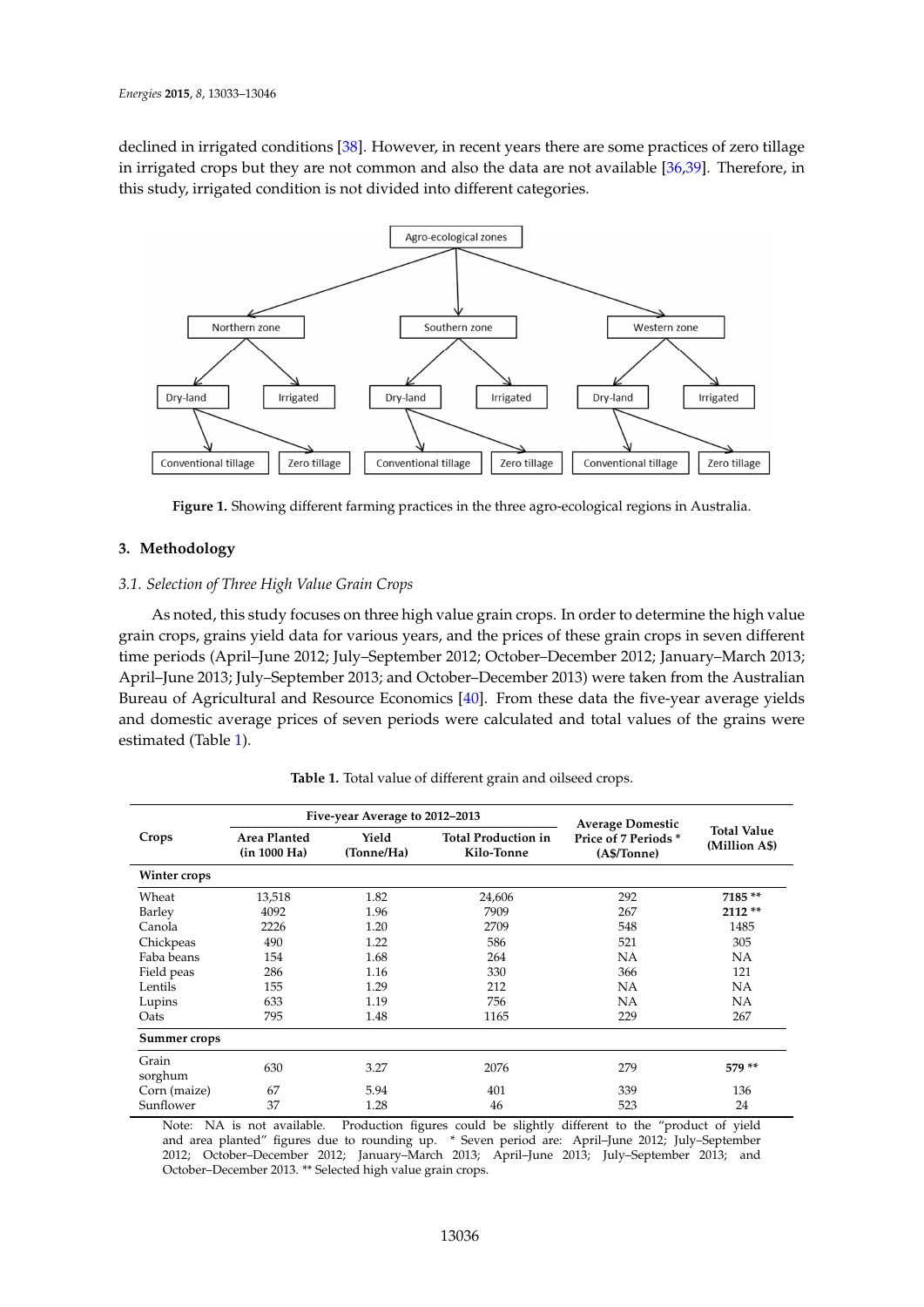The top three high value grain crops were wheat, barley and canola. However, canola is used for oil and therefore the fourth highest value crop "grain sorghum" is considered instead. Two of the selected grain crops are winter crops (wheat and barley) and the third one is a summer crop (grain sorghum).

#### *3.2. Data Collection*

Compared to other parts of the world (such as USA, Iran, UK, New Zealand) on-farm energy use data are scarce in Australia. In contrast, carbon footprint data are available for wheat in WA, Victoria and NSW. However, as we are concerned only on on-farm energy use data, these data are of little use.

In this research, a bottom-up approach is taken to estimate the energy uses. Grain farming processes were first identified through literature review and discussed with the relevant experts (see the Acknowledgments). "Typical" farming operation data were then collected from published and unpublished literature for all three grain zones (Northern, Southern and Western) and for three different tillage types (irrigated, dryland-zero tillage and dryland-conventional tillage). Where such data were not available, relevant government organisations and experts were approached and consulted to fill the data gaps. A summary of these field operation data are provided in Tables [2–](#page-5-0)[4](#page-6-0) which represent the typical farming systems and practices in these areas. These data were used to calculate the on-farm fuel and energy use later. The footnotes in these three tables provide the details about the experts who provided data for the analysis. As these people are renowned experts in the given areas, it was believed that the acquired data are of high quality. However, they should be applied to the given farming conditions and cannot be generalised.

In the Northern Grain region, wheat under conventional tillage system has the highest amount of secondary tillage, followed by barley under the same tillage system. As expected, all crops under zero tillage have lower farming activities than their counterparts in conventional and irrigated systems. However, where irrigation related activities are included, irrigated crops have a higher energy demand than others. In both Northern and Southern Grain Regions (Tables [2](#page-5-0) and [3\)](#page-5-1), it is noted that: (1) surface/furrow irrigation is the dominant irrigation system. However, barley in the Northern Grain Region often uses pressured irrigation; and (2) sorghum needs greater irrigation than the two other crops (wheat and barley). In general, wheat and barley need 2.5 ML of water per hectare whereas sorghum needs 2.93 ML to 7.5 ML per hectare, depending on the soil type and climatic conditions (Tables [2](#page-5-0) and [3\)](#page-5-1). In the case of Western Australia (Western Grain Region), about 90% of grain is produced using zero-till systems. There are neither irrigated grain crops nor dryland sorghum crops. Thus, irrigation is not assumed to take place in Western Australia (Table [4\)](#page-6-0).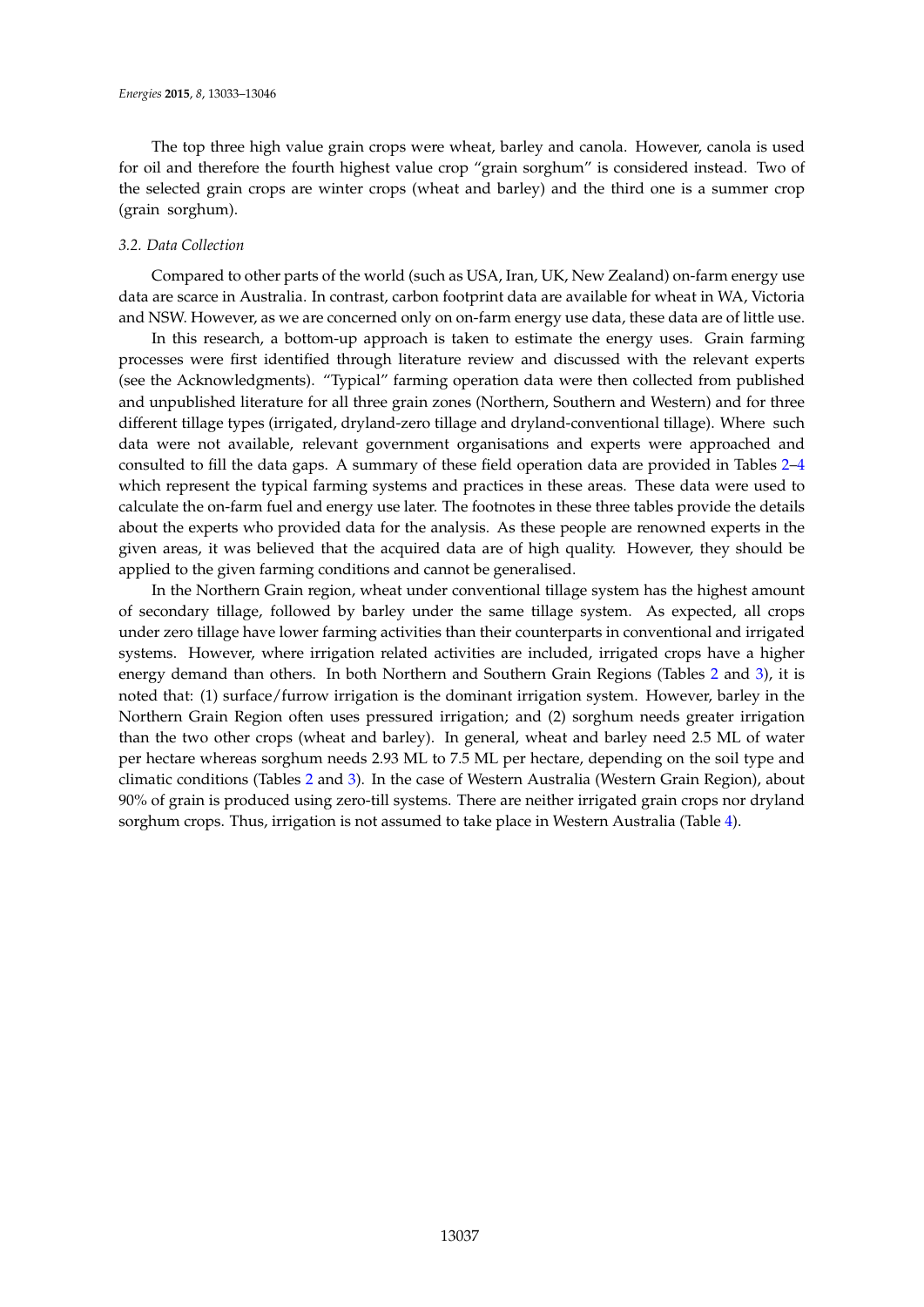| <b>Farming Operation</b> | Diesel (L Per Ha                            | Number of Times for Dry<br>Land (Conventional Tillage) |               |         | Number of Times for Dry<br>Land (Zero Tillage) |               |         | Number of Times for Irrigated Land |                    |                  |  |
|--------------------------|---------------------------------------------|--------------------------------------------------------|---------------|---------|------------------------------------------------|---------------|---------|------------------------------------|--------------------|------------------|--|
|                          | Per Operation)                              | Wheat                                                  | <b>Barley</b> | Sorghum | Wheat                                          | <b>Barley</b> | Sorghum | Wheat                              | <b>Barley</b>      | Sorghum          |  |
| Primary tillage          | 18                                          |                                                        |               |         |                                                |               |         |                                    |                    |                  |  |
| Secondary tillage        |                                             |                                                        |               |         |                                                | $\theta$      |         |                                    |                    |                  |  |
| Fertiliser application   |                                             |                                                        |               |         |                                                |               |         |                                    |                    |                  |  |
| Boom spraying            | 2.25                                        |                                                        |               |         | h                                              | 6             |         |                                    |                    |                  |  |
| Planting                 |                                             |                                                        |               |         |                                                |               |         |                                    |                    |                  |  |
| Aerial spray             |                                             |                                                        |               |         |                                                |               |         |                                    |                    |                  |  |
| Harvesting (diesel L/ha) |                                             | 6.6                                                    | 8.1           | 8.0     | 6.6                                            | 8.1           | 8.0     | 12.9                               | 12.9               | 11.5             |  |
|                          | Type of irrigation and amount of water used |                                                        |               |         |                                                |               |         | 2.5 ML (furrow)                    | 2.5 ML (side roll) | 2.93 ML (furrow) |  |

**Table 2.** On-farm operation data for three high value grain crops in Northern Grain Region (example from Darling Downs region).

Note: Sorghum data are taken from Mr Gary Sandell, Research Engineer, National Centre for Engineering in Agriculture, University of Southern Queensland; all other data are taken from Maraseni and Cockfield [\[36,](#page-12-16)[39\]](#page-12-6).

**Table 3.** On-farm operation data for high value grain crops in Southern Grain Region (example from Victoria).

<span id="page-5-0"></span>

| <b>Farming Operation</b>   | Diesel (L Per Ha                               | Number of Times for Dry<br>Land (Conventional Tillage) |               |         |              | Number of Times for Dry<br>Land (Zero Tillage) |         | Number of Times for Irrigated Land |                  |                  |  |
|----------------------------|------------------------------------------------|--------------------------------------------------------|---------------|---------|--------------|------------------------------------------------|---------|------------------------------------|------------------|------------------|--|
|                            | Per Operation)                                 | Wheat                                                  | <b>Barley</b> | Sorghum | Wheat        | <b>Barley</b>                                  | Sorghum | Wheat                              | <b>Barley</b>    | Sorghum          |  |
| Primary tillage            | 18                                             |                                                        |               |         |              |                                                |         |                                    |                  |                  |  |
| Secondary tillage          |                                                | $0 - 3(1.5)$                                           | $0 - 3(1.5)$  |         |              |                                                |         |                                    |                  |                  |  |
| Fertiliser application     |                                                |                                                        |               |         |              |                                                |         |                                    |                  |                  |  |
| Boom spraying              | 2.25                                           |                                                        |               |         | $0 - 5(2.5)$ | $0 - 5(2.5)$                                   |         | $0-5(2.5)$                         | $0 - 5(2.5)$     |                  |  |
| Planting                   |                                                |                                                        |               |         |              |                                                |         |                                    |                  |                  |  |
| Aerial spray               |                                                |                                                        |               |         |              |                                                |         |                                    |                  |                  |  |
| Harvesting (diesel L/ha) * |                                                | 6.6                                                    | 8.1           | 8.0     | 6.6          | 8.1                                            | 8.0     | 12.9                               | 12.9             | 11.5             |  |
|                            | Type of irrigation and amount of water used ** |                                                        |               |         |              |                                                |         | 2.5 ML(surface)                    | 2.5 ML (surface) | 7.5 ML (surface) |  |

<span id="page-5-1"></span>Note: Source: \* Amount of diesel used for each operation was taken from Maraseni and Cockfield [\[36,](#page-12-16)[39\]](#page-12-6). Number of times of different farming operation for dry land (zero till) sorghum was taken from Mr Gary Sandell (Research Engineer, National Centre for Engineering in Agriculture, University of Southern Queensland). This value is for a typical farm in Tamworth. The rest of the data was taken from Darryl Pearl (Project Officer, Productive Soils (Mallee/Wimmera), Rural Recovery Coordinator Mallee, FSV Grains Agriculture Productivity, Department of Environment and Primary Industries, Victoria). The numbers in the brackets are average of given values and they are used for further analysis. \*\* The amounts of irrigation water for irrigated crops were taken from DPI Victoria [\[41\]](#page-12-17). Most of the irrigation in Victoria is surface irrigation (pers comm with Dr S Mushtaq, Deputy Director, International Centre for Applied Climate Sciences, University of Southern Queensland).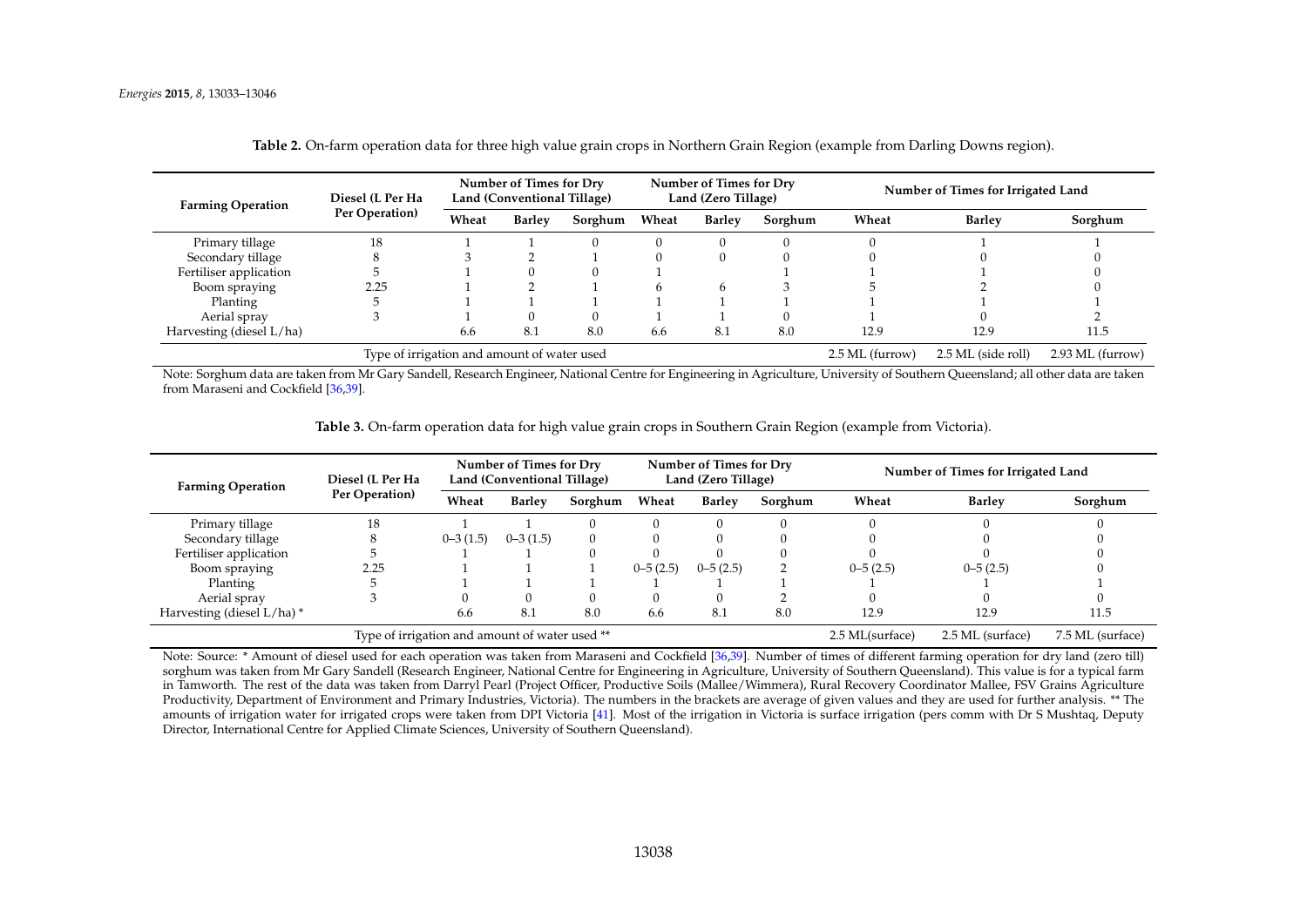| <b>Farming Operation</b> | Diesel (L Per Ha                            | Number of Times for Dry<br><b>Land (Conventional Tillage)</b> |               |           | <b>Number of Times for Dry</b><br>Land (Zero Tillage) |               |           | Number of Times for Irrigated Land |               |           |
|--------------------------|---------------------------------------------|---------------------------------------------------------------|---------------|-----------|-------------------------------------------------------|---------------|-----------|------------------------------------|---------------|-----------|
|                          | Per Operation)                              | Wheat                                                         | <b>Barley</b> | Sorghum   | Wheat                                                 | <b>Barley</b> | Sorghum   | Wheat                              | <b>Barley</b> | Sorghum   |
| Primary tillage          |                                             |                                                               |               | <b>NA</b> | 0                                                     | $\theta$      | NΑ        | <b>NA</b>                          | NA            | <b>NA</b> |
| Secondary tillage        |                                             |                                                               |               | NΑ        |                                                       | $\theta$      | <b>NA</b> | NA                                 | NA            | <b>NA</b> |
| Fertiliser application   |                                             |                                                               |               | NΑ        |                                                       | $\Omega$      | <b>NA</b> | NΑ                                 | NΑ            | NA        |
| Boom spraying            | 0.5                                         |                                                               | З             | NΑ        | 3                                                     | 3             | NА        | NΑ                                 | NΑ            | NA        |
| Planting                 |                                             |                                                               |               | NΑ        |                                                       |               | NA        | NΑ                                 | NΑ            | NA        |
| Aerial spray             | NA                                          | NA                                                            | NA            | NA        | NA                                                    | <b>NA</b>     | <b>NA</b> | NA                                 | NA            | NA        |
| Harvesting (diesel L/ha) |                                             | 5                                                             | 5             | NA        | 5                                                     | 5             | <b>NA</b> | NA                                 | NA            | <b>NA</b> |
|                          | Type of irrigation and amount of water used |                                                               |               |           |                                                       |               |           | NA                                 | NA            | <b>NA</b> |

**Table 4.** On-farm operation data for high value grain crops in Western Grain Region (Western Australia).

<span id="page-6-0"></span>Note: Source: Glen Riethmuller, Development Officer, Department of Agriculture and Food, Western Australia, Dryland Research Institute, WA.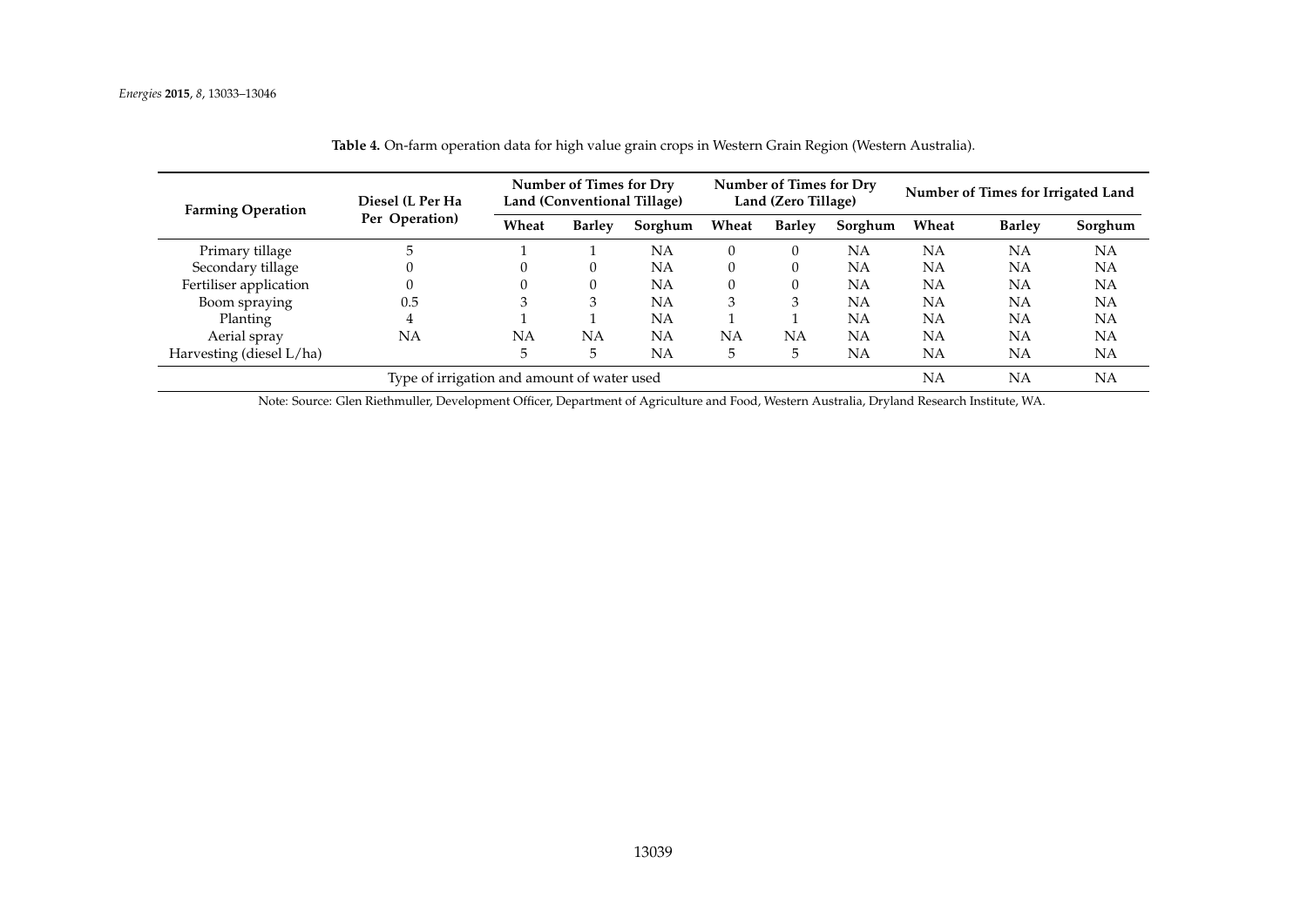#### *3.3. Energy Conversion Factors*

In all farming operations diesel is used, for which energy conversion factor of 38.6 GJ/kL is used [\[42\]](#page-12-18). Similarly, diesel water pumps are common in both Northern and Southern Grain Regions. About 60 MJ of energy is used for per ML water pumped per meter total dynamic head. This means about 0.5 GJ of energy will be used for each megalitre of water under surface irrigation. This value for side roll irrigation is 0.775 GJ/ML [\[43\]](#page-12-19). Therefore, energy conversion factors of 0.5 GJ/ML and 0.775 GJ/ML are used for surface irrigation and side roll irrigation systems, respectively.

#### **4. Results and Discussion**

#### *4.1. Fuel Consumption*

Tables [5–](#page-7-0)[7](#page-7-1) present the fuel (diesel) consumption data for three grain crops in Northern, Southern and Western Grain Regions, respectively.

<span id="page-7-0"></span>**Table 5.** Fuel (diesel, L/ha) consumption (except irrigation fuel) for three high value grain crops in Northern Grain Region (From Darling Downs region).

| <b>Farming Operation</b> |       | <b>Fuel Consumption (L/ha)</b><br>for Dry land<br>(Conventional Tillage) | Fuel Consumption (L/ha) for<br>Dry Land (Zero Tillage)<br>Wheat<br>Sorghum<br>0<br>8<br>5<br>2.25<br>13.5<br>5<br>5<br>3<br>$\Omega$ |      |               |         | Fuel Consumption (L/Ha) for<br><b>Irrigated Land</b> |        |         |
|--------------------------|-------|--------------------------------------------------------------------------|--------------------------------------------------------------------------------------------------------------------------------------|------|---------------|---------|------------------------------------------------------|--------|---------|
|                          | Wheat | <b>Barley</b>                                                            |                                                                                                                                      |      | <b>Barley</b> | Sorghum | Wheat                                                | Barley | Sorghum |
| Primary tillage          | 18    | 18                                                                       |                                                                                                                                      |      |               |         |                                                      | 18     | 18      |
| Secondary tillage        | 24    | 16                                                                       |                                                                                                                                      |      |               |         |                                                      |        |         |
| Fertiliser application   |       |                                                                          |                                                                                                                                      |      |               | 5       | 5                                                    | 5      |         |
| Boom spraying            | 2.25  | 4.5                                                                      |                                                                                                                                      |      | 13.5          | 6.75    | 11.25                                                | 4.5    |         |
| Planting                 |       | 5                                                                        |                                                                                                                                      |      |               | 5       | 5                                                    | 5      |         |
| Aerial spray             |       |                                                                          |                                                                                                                                      |      |               |         |                                                      |        |         |
| Harvest                  | 6.6   | 8.1                                                                      | 8                                                                                                                                    | 6.6  | 8.1           | 8       | 12.9                                                 | 12.9   | 11.5    |
| Total diesel (L/ha)      | 63.85 | 51.6                                                                     | 23.25                                                                                                                                | 33.1 | 29.6          | 24.75   | 37.15                                                | 45.4   | 40.5    |

**Table 6.** Fuel (diesel, L/ha) consumption (except irrigation fuel) for three high value grain crops in Southern Grain Region (From Victoria).

| <b>Farming Operation</b> |       | <b>Fuel Consumption (L/ha)</b><br>for Dry Land<br>(Conventional Tillage) |         | Fuel Consumption (L/ha) for<br>Dry Land (Zero Tillage) |               |         | Fuel Consumption (L/Ha) for<br>Irrigated Land |               |         |
|--------------------------|-------|--------------------------------------------------------------------------|---------|--------------------------------------------------------|---------------|---------|-----------------------------------------------|---------------|---------|
|                          | Wheat | <b>Barley</b>                                                            | Sorghum | Wheat                                                  | <b>Barley</b> | Sorghum | Wheat                                         | <b>Barley</b> | Sorghum |
| Primary tillage          | 18.00 | 18.00                                                                    | 0.00    | 0.00                                                   | 0.00          | 0.00    | 0.00                                          | 0.00          | 0.00    |
| Secondary tillage        | 12.00 | 12.00                                                                    | 0.00    | 0.00                                                   | 0.00          | 0.00    | 0.00                                          | 0.00          | 0.00    |
| Fertiliser application   | 5.00  | 5.00                                                                     | 0.00    | 0.00                                                   | 0.00          | 0.00    | 0.00                                          | 0.00          | 0.00    |
| Boom spraying            | 2.25  | 2.25                                                                     | 2.25    | 5.63                                                   | 5.63          | 4.50    | 5.63                                          | 5.63          | 0.00    |
| Planting                 | 5.00  | 5.00                                                                     | 5.00    | 5.00                                                   | 5.00          | 5.00    | 5.00                                          | 5.00          | 5.00    |
| Aerial spray             | 0.00  | 0.00                                                                     | 0.00    | 0.00                                                   | 0.00          | 6.00    | 0.00                                          | 0.00          | 0.00    |
| Harvest                  | 6.60  | 8.10                                                                     | 8.00    | 6.60                                                   | 8.10          | 8.00    | 12.90                                         | 12.90         | 11.50   |
| Total diesel (L/ha)      | 48.85 | 50.35                                                                    | 15.25   | 17.23                                                  | 18.73         | 23.50   | 23.53                                         | 23.53         | 16.50   |

<span id="page-7-1"></span>**Table 7.** Fuel (diesel, L/ha) consumption (except irrigation fuel) for three high value grain crops in Western Grain Region.

| <b>Farming Operation</b> |       | <b>Fuel Consumption (L/ha)</b><br>for Drv Land<br>(Conventional Tillage) |         |       | Fuel Consumption (L/ha) for<br>Dry Land (Zero Tillage) |           | Fuel Consumption (L/Ha) for<br><b>Irrigated Land</b> |               |         |
|--------------------------|-------|--------------------------------------------------------------------------|---------|-------|--------------------------------------------------------|-----------|------------------------------------------------------|---------------|---------|
|                          | Wheat | <b>Barley</b>                                                            | Sorghum | Wheat | <b>Barley</b>                                          | Sorghum   | Wheat                                                | <b>Barley</b> | Sorghum |
| Primary tillage          | 5.00  | 5.00                                                                     | NA      | 0.00  | 0.00                                                   | NА        | <b>NA</b>                                            | <b>NA</b>     | NА      |
| Secondary tillage        | 0.00  | 0.00                                                                     | NΑ      | 0.00  | 0.00                                                   | NА        | NА                                                   | NΑ            | NА      |
| Fertiliser application   | 0.00  | 0.00                                                                     | NА      | 0.00  | 0.00                                                   | <b>NA</b> | NА                                                   | NА            | NA      |
| Boom spraying            | 1.50  | 1.50                                                                     | NА      | 1.50  | 1.50                                                   | NА        | NА                                                   | NА            | NА      |
| Planting                 | 4.00  | 4.00                                                                     | NA      | 4.00  | 4.00                                                   | NA        | NА                                                   | NA            | NА      |
| Aerial spray             | 0.00  | 0.00                                                                     | NА      | 0.00  | 0.00                                                   | NA        | NА                                                   | <b>NA</b>     | NА      |
| Harvest                  | 5.00  | 5.00                                                                     | NΑ      | 5.00  | 5.00                                                   | <b>NA</b> | ΝA                                                   | <b>NA</b>     | NΑ      |
| Total diesel (L/ha)      | 15.50 | 15.50                                                                    | NΑ      | 10.50 | 10.50                                                  | NΑ        | NА                                                   | NА            | NА      |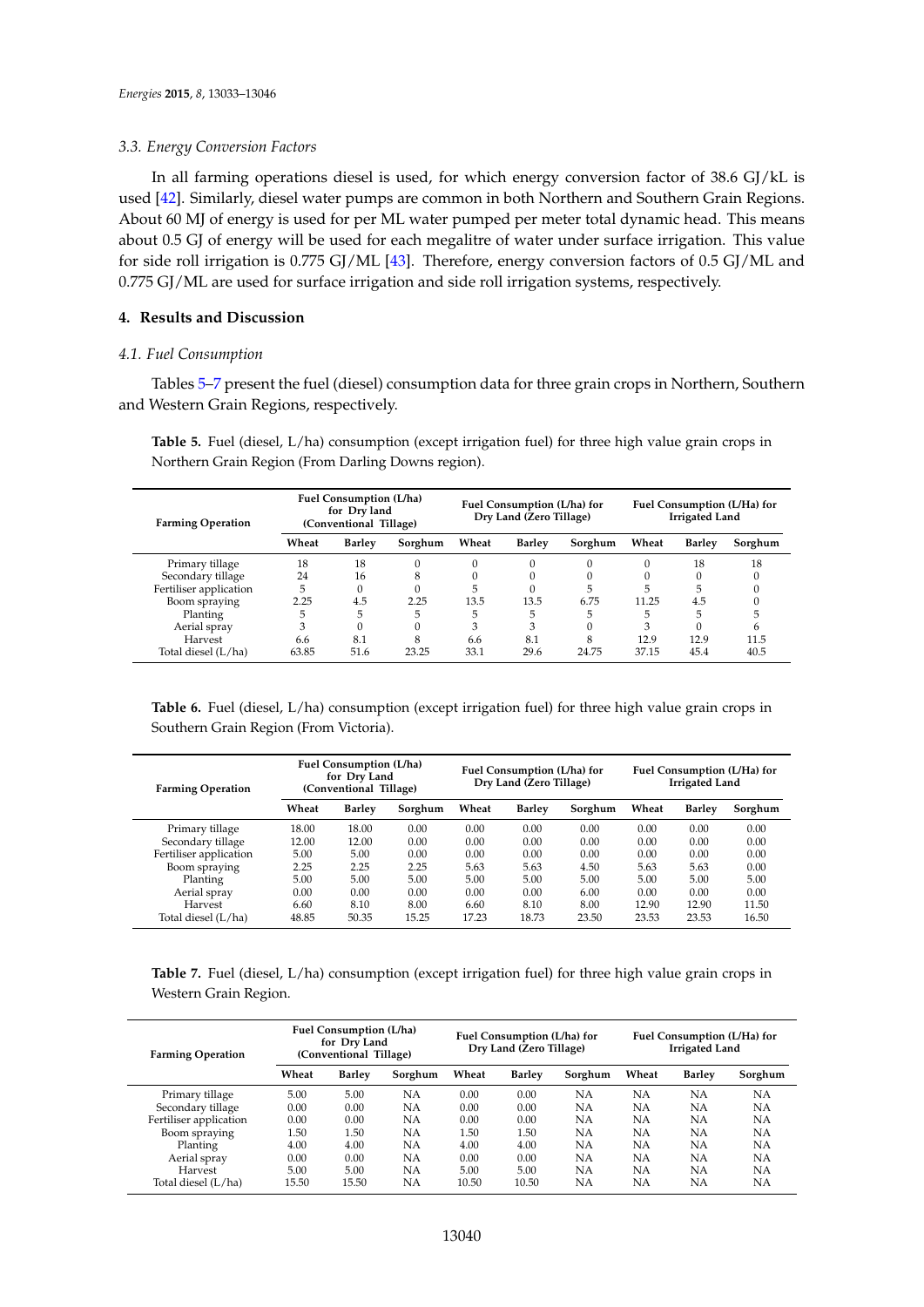The highest amounts of diesel for farming operations (other than the diesel for irrigation) were required by the wheat and barley farming systems (both under conventional tillage system in the Northern Grain Region), followed by the same crops under a similar tillage system in the Southern<br>-Grain Region. Western Region grains required the least amount of diesel. This is mainly due to prevalence of sandy soils and thereby the lower number of farming activities, as sandy soils have large mineral or solid particles and therefore they have more extensive air between the particles. As a result, they are loose and easier to cultivate. For example, on average a primary tillage in Northern and Southern Australian soils requires 18 L of diesel whereas 5 L diesel is enough for the same tillage in the sandy soil in Western Australia.

By getting the average of all three regions, it can be found (Table [5\)](#page-7-0) that wheat (42.7 L/ha) and barley (39.2 L/ha) under the conventional tillage system required the highest amounts of diesel, followed by barley (34.5 L/ha), wheat (30.3 L/ha) and sorghum (28.5 L/ha) under the irrigated farming system. As expected, crops under the zero tillage required the least amount of on-farm diesel usage among the other crops. This finding is in agreement with some other studies [\[44](#page-12-20)[,45\]](#page-12-21).  $\theta$  and  $\theta$  are vero to performed the  $\theta$  and  $\theta$  are  $\theta$  the least and  $\theta$  and  $\theta$  and  $\theta$  are  $\theta$ 

## **4.2. Energy Consumption**

Figures [2](#page-8-0) and 3 and Table [8](#page-9-1) present energy consumption data for three grain crops in Northern, *4.2. Energy Cons[um](#page-9-0)ption* Southern and Western Grain Regions. It can be seen that energy consumption from diesel for farming operations (except for irrigation-related diesel) follows similar patterns as diesel consumption. In both Northern and Southern Grain Regions, crops under the zero tillage system required less on-farm energy inputs than the conventional and irrigated systems. In all cultivation types, crops grown in Western Australian region require the smallest amount of energy when compared to their counterparts in other regions, as zero tillage systems are practiced.

This finding is in agreement with the results of Baillie [46] and Maraseni and Cockfield [\[36\]](#page-12-11). Baillie [\[46\]](#page-13-0) compared energy use from three scenarios on Keytah (irrigated cotton and grains farming operation west of Moree in Northern NSW) and found that reduced and zero tillage operations could result in 12% and 24% energy savings, respectively. Similarly, Maraseni and Cockfield [\[36\]](#page-12-11) conducted research in the Darling Downs District and reported that the fossil fuel-related emissions from wheat, durum, barley and chickpea cultivation under a zero tillage system is much lower than that of other cultivation systems. fuels for exceptions from which where where and chicken and chickpea cultivation under a zero till and chick p systems.

<span id="page-8-0"></span>

**Figure 2.** Energy consumption (GJ/ha) for three high value grain crops in Northern Grain Region.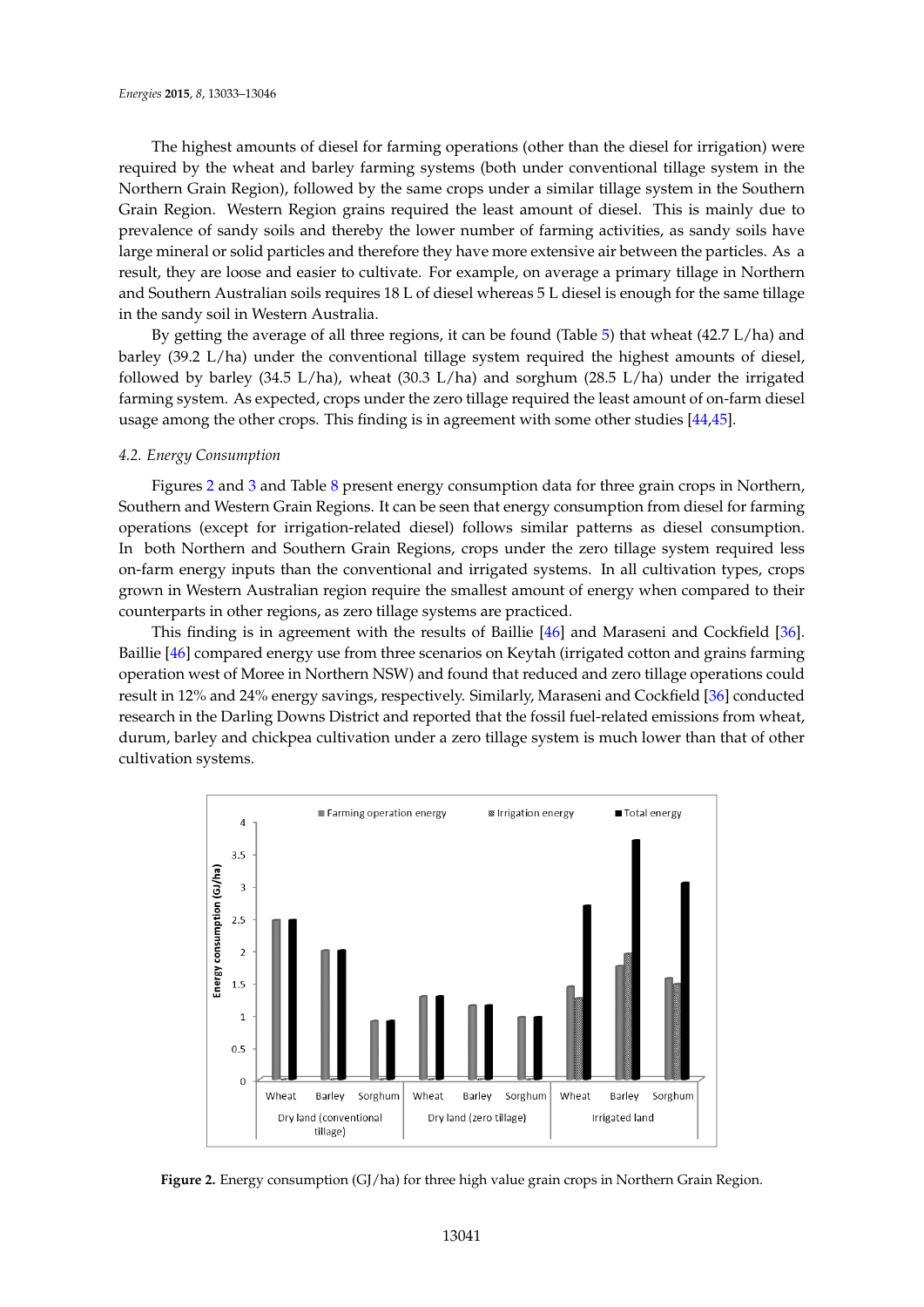<span id="page-9-0"></span>

**Figure 3.** Energy consumption (GJ/ha) for three high value grain crops in Southern Grain Region. **Figure 3.** Energy consumption (GJ/ha) for three high value grain crops in Southern Grain Region.

|  |  | Table 8. Energy consumption (GJ/ha) for three high value grain crops in Western Grain Region. |
|--|--|-----------------------------------------------------------------------------------------------|

<span id="page-9-1"></span>

| <b>Farming Operation</b> |       | <b>Fuel Consumption (L/ha)</b><br>for Dry Land<br>(Conventional Tillage) |                                           |      | <b>Fuel Consumption</b><br>(L/ha) for Dry Land<br>(Zero Tillage) |           |    | <b>Fuel Consumption (L/Ha)</b><br>for Irrigated Land |                |  |
|--------------------------|-------|--------------------------------------------------------------------------|-------------------------------------------|------|------------------------------------------------------------------|-----------|----|------------------------------------------------------|----------------|--|
|                          | Wheat |                                                                          | Barley Sorghum Wheat Barley Sorghum Wheat |      |                                                                  |           |    |                                                      | Barley Sorghum |  |
| Farming operation energy | 0.60  | 0.60                                                                     | NΑ                                        | 0.41 | 0.41                                                             | <b>NA</b> | ΝA | ΝA                                                   | ΝA             |  |

Note: Farming operation energy and total energy is same as there is no irrigation energy in Western Region.

It can be s[ee](#page-9-0)n from Figures 2 and 3 that when irrigation is practiced, it required the highest amounts of diesel fuel energy for all three crops. Australia wide, the highest amount of energy was required for sorghum crops (4.4 GJ/ha) grown under irrigated systems in the Southern Grain Region, followed by barley (3.7 GJ/ha) and sorghum (3.0 GJ/ha) grown under irrigated systems in the Northern Grain Region. Irrigation-related energy also accounted for a higher proportion of total on-farm direct energy use for all grains in Southern Grain Region than that of their counterparts in the Northern Grain Region.

In both the Southern and Northern Regions, both wheat and barley required the same amount of irrigation water (2.5 ML/ha), but sorghum required a higher amount of irrigation water, especially in the Southern Grain Region (7.5 ML/ha). The most common irrigation system in both regions was surface irrigation. However, pressured irrigation was the most common irrigation system for barley in the Northern Grain Region. Because a pressured irrigation system requires a higher amount of energy than surface irrigation systems, barley in the Northern Grain Region thus consumed higher amounts of energy than wheat and barley in the Southern Grain Region. Therefore, sorghum in Southern Grain Region required the highest amount of irrigation related energy (3.8 GJ/ha), followed *4.3. How Our Results Compare with Other Studies* by barley in the Northern Grain Region (1.9 GJ/ha).

## Recent international literature on energy use by the arable cropping industry is relatively *4.3. How Our Results Compare with Other Studies*

Recent international literature on energy use by the arable cropping industry is relatively limited. Pellizzi et al. [\[47\]](#page-13-1) found that in Europe, for wheat-like cereals, about 2.5-4.3 GJ/ha of direct energy is used. Similarly, Safa *et al.* [\[48\]](#page-13-2) found that about 6.5 GJ/ha and 3.2 GJ/ha of direct energy (fuel and electricity) is used for irrigated and dryland wheat crops in New Zealand, respectively. Pellizzi et al.'s estimate is similar to our results from dryland and irrigated farming systems in the Northern Grain Region. However, New Zealand estimates are higher than our results, especially in case of the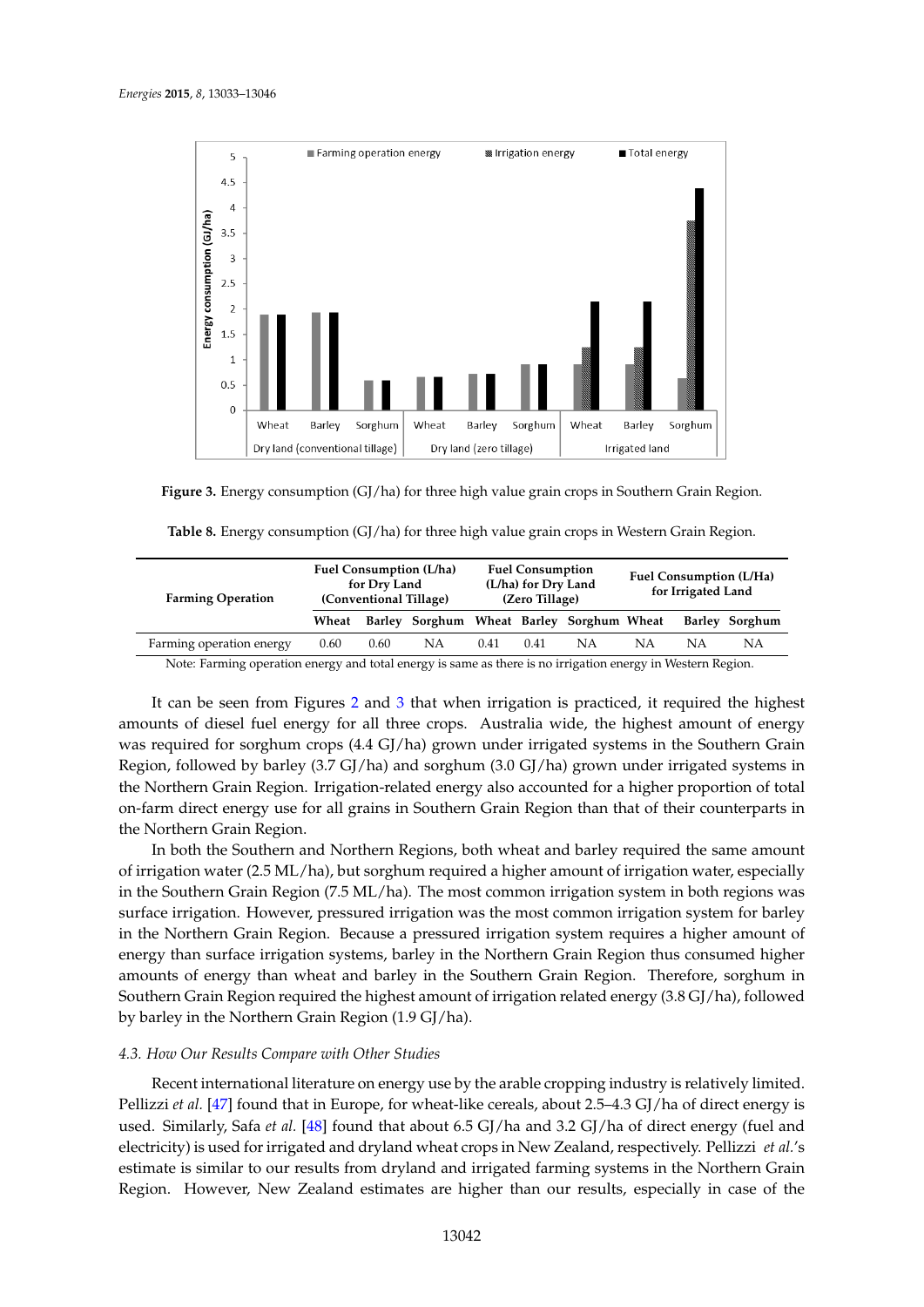irrigated wheat cropping system. This is mainly due to use of energy-intensive irrigation systems (*i.e.*, gun, centre pivot and rotary rainers) in New Zealand, whereas in our case it was gravity-fed surface and furrow irrigation systems.

Back in Australia, direct energy use for the production of wheat and barley was investigated by Khan *et al.* [\[49\]](#page-13-3), based on the farm survey data in Coleambally Irrigation Areas (CIA) and Murrumbidgee Irrigation Area (MIA) of New South Wales. Their estimates (5.8 GJ/ha for wheat and 5.7 GJ/ha for barley) are slightly higher than our estimates, mainly due to use of energy-intensive pressurised irrigation systems and water pumping from greater depths. Similarly, Sandell *et al.* [\[50\]](#page-13-4) investigated the energy saving opportunities for various farming enterprises in Western Australia. The average on-farm energy use was 0.83 GJ/ha. Biswas *et al.* [\[51\]](#page-13-5) found this can be as low as 0.35 GJ/ha in Southwestern Australia. Our estimates are in agreement with Biswas *et al.* [\[51\]](#page-13-5).

#### **5. Conclusions and Recommendations**

This study has assessed on-farm energy usages for three high value grain crops grown under three major farming practices in three agro-ecological zones of Australia. As expected, it has been found that fuel input in grain production in dryland systems is less than in irrigated systems. The highest amount of energy is required for sorghum crops (4.4 GJ/ha) grown under irrigated systems in the Southern Grain Region, followed by barley (3.7 GJ/ha) and sorghum (3.0 GJ/ha) grown under irrigation in the Northern Grain Region. Under dryland conditions, crops under zero tillage require less energy per hectare for each crop than conventional tillage. Among the three regions, Western Australia requires less energy for each crop, mainly due to its easily workable sandy soils. The lowest energy requirements (0.4 GJ/ha) are for wheat and barley grown in dryland by zero tillage methods in Western Australia. This data provides significant insights for energy use by different crops in different farming systems.

In irrigated crops, irrigation energy has been identified as a major contributor (47%–86%) of total energy use. It is noted that farmers are now increasingly utilising pressurised irrigation systems powered by electricity. Therefore, identifying strategies that are both water and energy efficient would be a matter of priority for further research.

Energy consumption for on-farm cropping activities depends on several factors such as tillage practices, irrigation type, water source, depth of ground water and soil type. Australia being a diverse continent, these factors not only vary between the different grain regions, but also vary within a grain region. However, in this study, only the most common ("average farm") attributes are considered for each region, which may not necessarily reflect specific areas within the region. Therefore, more research across a larger number of sites is recommended in order to determine if the results found in this project are sufficiently indicative of the given regions.

Furthermore, in order to improve the sustainability of food production, a complete life cycle analysis may be needed. This is because energy is not only consumed for the direct on-farm operations such as cultivation, fertilising, irrigating and harvesting activities, but also indirectly for production, storage and transportation of several other farm inputs such as machinery, fertiliser, herbicides, insecticides, fungicides, and plant growth regulators, *etc.* [\[52,](#page-13-6)[53\]](#page-13-7). The first part, also called direct energy, is covered by this study but the second part, called indirect energy, is not covered.

**Acknowledgments:** The authors would like to acknowledge the support of the RIRDC for funding this project. The authors would also like to thank the contributions and useful discussions of many people, among them particularly include Craig Baillie, Gary Sandell, Shahbaz Mushtaq, Darryl Pearl, Geoff Cockfield and Glen Riethmuller. Their detailed comments and feedback have significantly improved the quality and relevance of this work, and this is greatly appreciated by the whole project team.

**Author Contributions:** Tek Maraseni, Guangnan Chen, Thomas Banhazi and Jochen Bundschuh designed research; Tek Maraseni collected and analysed the data; all authors wrote the manuscript and approved the final version.

**Conflicts of Interest:** The authors declare no conflict of interest.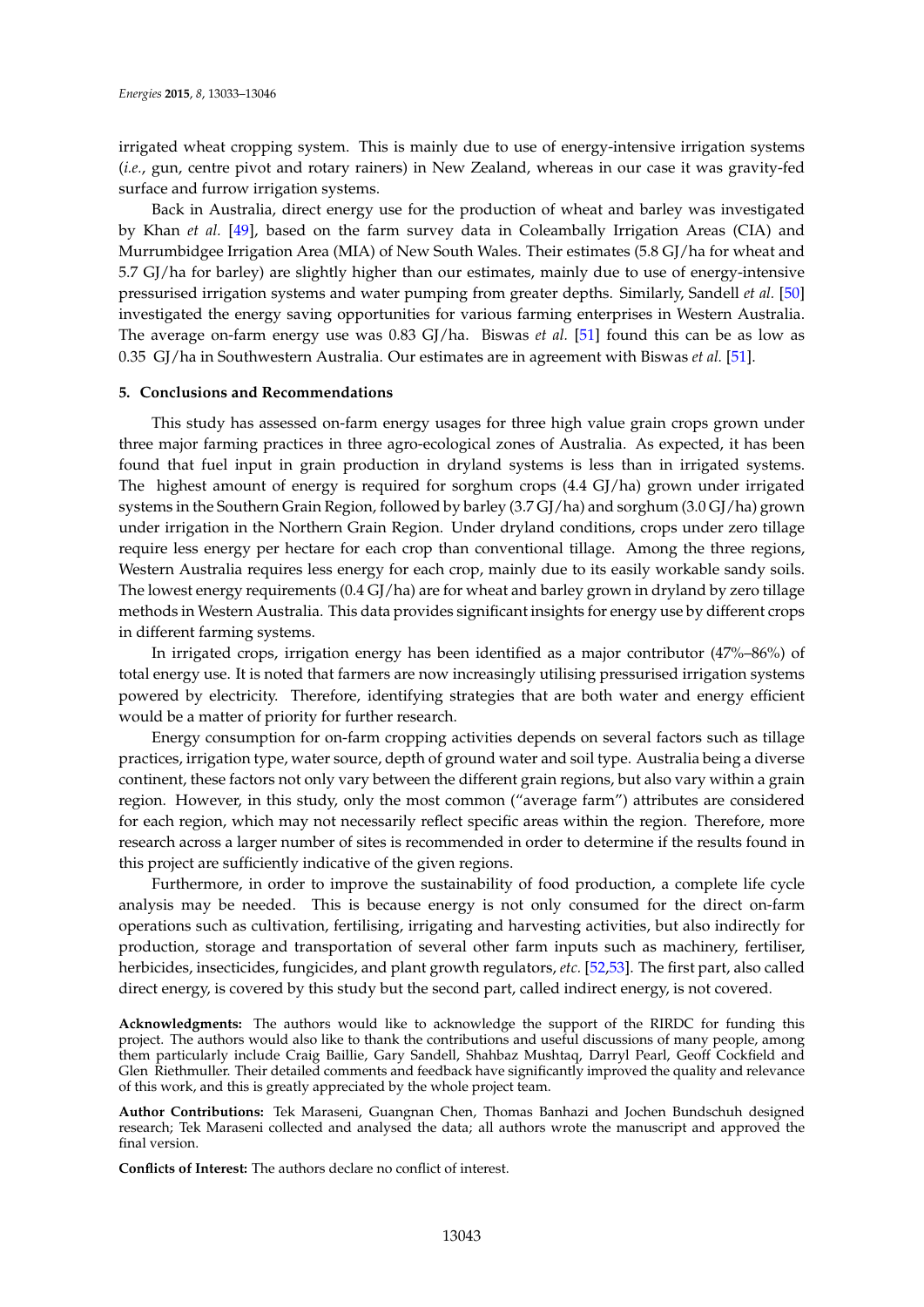#### **References**

- <span id="page-11-0"></span>1. Intergovernmental Panel on Climate Change (IPCC). *Technical Summary of Climate Change 2014: Mitigation of Climate Change, Working Group III Contribution to the IPCC Fifth Assessment Report (AR5)*; IPCC: New York, NY, USA, 2014.
- <span id="page-11-1"></span>2. Liu, L.C.; Wu, G.; Wang, J.N.; Wei, Y.M. China's carbon emissions from urban and rural households during 1992–2007. *J. Clean Prod.* **2011**, *19*, 1754–1762. [\[CrossRef\]](http://dx.doi.org/10.1016/j.jclepro.2011.06.011)
- <span id="page-11-2"></span>3. PricewaterhouseCoopers International Limited (PWC). *Two Degrees of Separation: Ambition and Reality, Low Carbon Economy Index 2014*; PWC: London, UK, 2014.
- <span id="page-11-3"></span>4. Department of the Prime Minister and Cabinet. *Australia's Climate Change Policy Our Economy, Our Environment, Our Future*; One National Circuit: Barton, Australia, 2007; p. 46.
- <span id="page-11-4"></span>5. Maraseni, T.N.; Maroulis, J.; Cockfield, G. An analysis of Australia's carbon pollution reduction scheme. *Int. J. Environ. Stud.* **2009**, *66*, 591–603. [\[CrossRef\]](http://dx.doi.org/10.1080/00207230902916190)
- <span id="page-11-5"></span>6. Climate Change Performance Index. Climate Change Performance Index Component. 2014. Available online: https://germanwatch.org/en/download/8601.pdf (accessed on 11 August 2014).
- <span id="page-11-6"></span>7. Climate Change Authority. *Final Reports on Australia's Future Emissions Reduction Targets*; Climate Change Authority: Canberra, Australia, 2015; p. 10.
- <span id="page-11-7"></span>8. United States Environmental Protection Agency (US-EPA). *Global Anthropogenic Non-CO<sup>2</sup> Greenhouse Gas Emissions: 1990–2020*; US-EPA: Washington, DC, USA, 2006.
- <span id="page-11-8"></span>9. Ceschia, E.; Béziat, P.; Dejoux, J.F.; Aubinet, M.; Bernhofer, C.; Bodson, B.; Buchmann, N.; Carrara, A.; Cellier, P.; Tommasi, D.I.; *et al*. Management effects on net ecosystem carbon and GHG budgets at European crop sites. *Agric. Ecosyst. Environ.* **2010**, *139*, 363–383.
- 10. FAOSTAT. FAOSTAT Database. Food and Agriculture Organization of the United Nations. 2013. Available online: http://faostat.fao.org/ (accessed on 12 August 2015).
- <span id="page-11-9"></span>11. Tubiello, F.; Salvatore, M.; Rossi, S.; Ferrara, A. Analysis of global emissions, carbon intensity and efficiency of food production. *Energia Ambient. Innov. Anno* **2013**, *4–5*, 87–93.
- <span id="page-11-10"></span>12. Vermuelen, S.J.; Campbell, B.M.; Ingram, J.S.I. Climate change and food systems. *Ann. Rev. Environ. Resour.* **2012**, *37*, 195–222. [\[CrossRef\]](http://dx.doi.org/10.1146/annurev-environ-020411-130608)
- <span id="page-11-11"></span>13. Department of Climate Change and Energy Efficiency (DCCEE). *Australia's Emissions Projections*; DCCEE: Canberra, Australia, 2012.
- <span id="page-11-12"></span>14. Smith, P.; Martino, D.; Cai, Z.; Gwary, D.; Janzen, H.H.; Kumar, P.; McCarl, B.; Ogle, S.; O'Mara, F.; Rice, C.; *et al*. Greenhouse gas mitigation in agriculture. *Phil. Trans. R. Soc. B* **2008**, *363*, 789–813. [\[CrossRef\]](http://dx.doi.org/10.1098/rstb.2007.2184) [\[PubMed\]](http://www.ncbi.nlm.nih.gov/pubmed/17827109)
- <span id="page-11-13"></span>15. Australian Government. *Emissions Reduction Fund Overview*; Commonwealth of Australia: Canberra, Australia, 2015; p. 2.
- <span id="page-11-14"></span>16. Department of Environment. *Carbon Farming Initiatives News*; Government of Australia: Canberra, Australia, 2015.
- <span id="page-11-15"></span>17. Tzilivakis, J.; Warner, D.J.; May, M.; Lewis, K.A.; Jaggard, K. An assessment of the energy inputs and greenhouse gas emissions in sugar beet (Beta vulgaris) production in the UK. *Agric. Syst.* **2005**, *85*, 101–119. [\[CrossRef\]](http://dx.doi.org/10.1016/j.agsy.2004.07.015)
- <span id="page-11-16"></span>18. Barber, A. *Seven Case Study Farms: Total Energy and Carbon Indicators for New Zealand Arable and Outdoor Vegetable Production*; AgriLINK: Kumeu, New Zealand, 2004.
- <span id="page-11-17"></span>19. Canakci, M.; Topakci, M.; Akinci, I.; Ozmerzi, A. Energy use pattern of some field crops and vegetable production: Case study for Antalya Region, Turkey. *Energy Convers. Manag.* **2005**, *46*, 655–666. [\[CrossRef\]](http://dx.doi.org/10.1016/j.enconman.2004.04.008)
- <span id="page-11-18"></span>20. Hatirli, S.A.; Ozkan, B.; Fert, C. Energy inputs and crop yield relationship in greenhouse tomato production. *Renew. Energy* **2006**, *31*, 427–438. [\[CrossRef\]](http://dx.doi.org/10.1016/j.renene.2005.04.007)
- <span id="page-11-19"></span>21. Erdal, G.; Esungun, K.; Erdal, H.; Gunduz, O. Energy use and economical analysis of sugar beet production in Tokat province of Turkey. *Energy* **2007**, *32*, 35–41. [\[CrossRef\]](http://dx.doi.org/10.1016/j.energy.2006.01.007)
- <span id="page-11-20"></span>22. Esungun, K.; Erdal, G.; Gunduz, O.; Erdal, H. An economic analysis and energy use in stake-tomato production in Tokat province of Turkey. *Renew. Energy* **2007**, *32*, 1873–1881. [\[CrossRef\]](http://dx.doi.org/10.1016/j.renene.2006.07.005)
- <span id="page-11-21"></span>23. Ozkan, B.; Fert, C.; Karadeniz, C.F. Energy and cost analysis for greenhouse and open-field grape production. *Energy* **2007**, *32*, 1500–1504. [\[CrossRef\]](http://dx.doi.org/10.1016/j.energy.2006.09.010)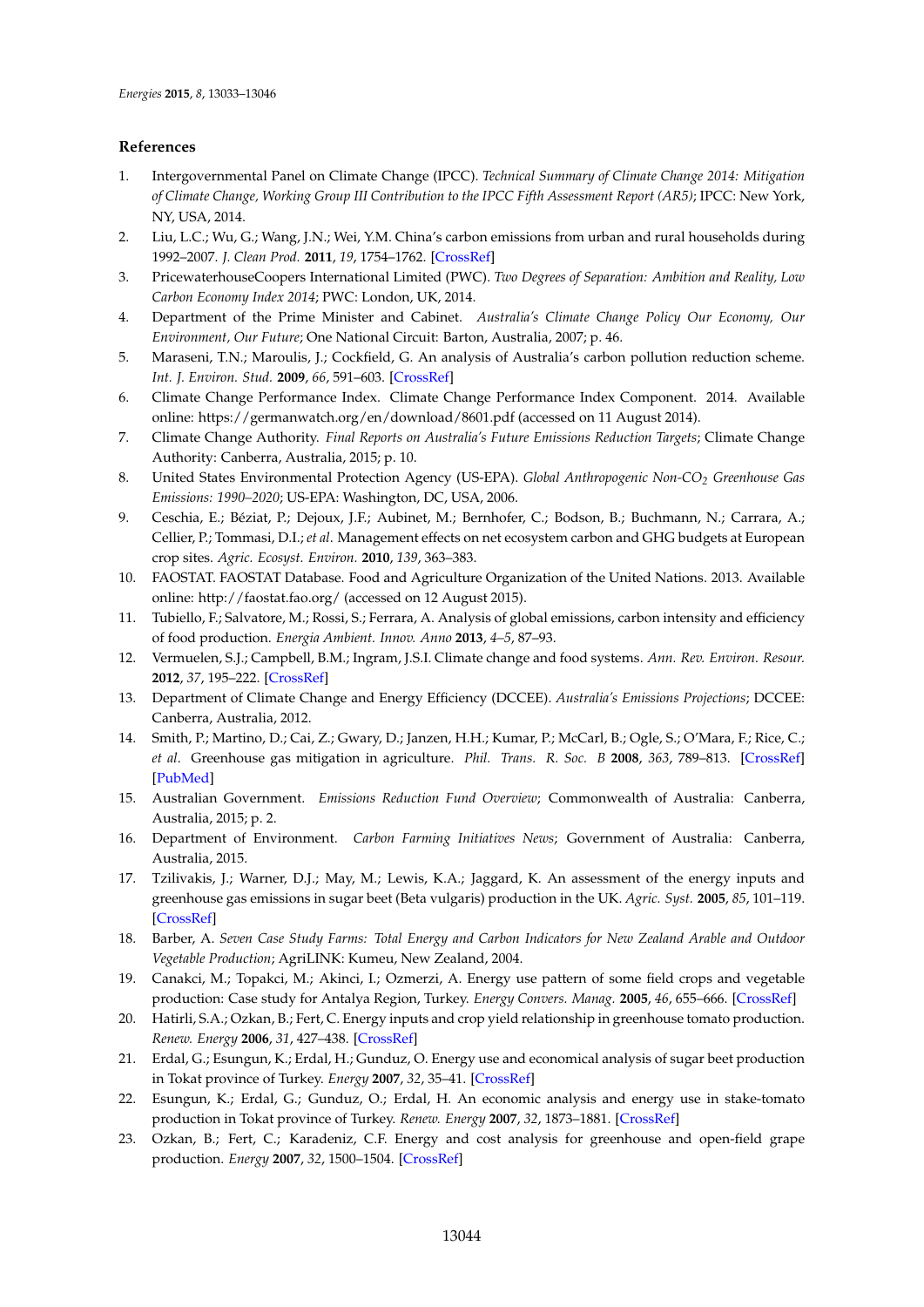- <span id="page-12-0"></span>24. Singh, H.; Singh, A.K.; Kushwaha, H.L.; Singh, A. Energy consumption pattern of wheat production in India. *Energy* **2007**, *32*, 1848–1854. [\[CrossRef\]](http://dx.doi.org/10.1016/j.energy.2007.03.001)
- <span id="page-12-1"></span>25. Maraseni, T.N.; Mushtaq, S.; Reardon-Smith, K. Climate change, water security and the need for integrated policy development: The case of on-farm infrastructure investment in the Australian irrigation sector. *Environ. Res. Lett.* **2012**, *7*, 1–12. [\[CrossRef\]](http://dx.doi.org/10.1088/1748-9326/7/3/034006)
- 26. Mushtaq, S.; Maraseni, T.N.; Reardon-Smith, K. Climate change and water security: Estimating the greenhouse gas costs of achieving water security through investments in modern irrigation technology. *Agric. Syst.* **2013**, *117*, 78–89. [\[CrossRef\]](http://dx.doi.org/10.1016/j.agsy.2012.12.009)
- <span id="page-12-16"></span><span id="page-12-2"></span>27. Australian Bureau of Agricultural and Resource Economics and Sciences (ABARE). *Australian Crop Reports and Agricultural Commodities (Formerly Australian Commodities) Reports*; Australian Government: Canberra, Ausrtalia, 2013.
- <span id="page-12-3"></span>28. Grain Research and Development Corporation (GRDC). *Annual Report 2012–2013*; Grain Research and Development Corporation: Canberra, Australia, 2013.
- <span id="page-12-4"></span>29. Rssell, K. Zero waste Australia. A Letter Submitted to the Garnaut Climate Change Review, Melbourne. 2008. Available online: http://www.zerowasteaustralia.org (accessed on 17 March 2014).
- <span id="page-12-5"></span>30. Dalal, R.; Wang, W. Energy Use and Carbon Emissions in NNSW/SQLD Farming Systems—Are We Ahead or Behind? 2010. Available online: http://www.grdc.com.au/Research-and-Development/GRDC (accessed on 18 March 2014).
- <span id="page-12-6"></span>31. Pattanayak, S.K.; Mccarl, B.A.; Sommer, A.J.; Murray, B.C.; Bondelid, T.; Gillig, D.; Deangelo, B. Water quality co-effects of greenhouse gas mitigation in US agriculture. *Clim. Chang.* **2005**, *71*, 341–372. [\[CrossRef\]](http://dx.doi.org/10.1007/s10584-005-5925-0)
- <span id="page-12-7"></span>32. Llewellyn, R.S.; D'emden, F.H. *Adoption of No-Till Cropping Practices in Australian Grain Growing Regions*; Grain Research and Development Corporation: Canberra, Australia, 2010.
- <span id="page-12-17"></span><span id="page-12-8"></span>33. FAO. Conservation Agriculture. Agriculture and Consumer Protection Department. 2013. Available online: http://www.fao.org/ag/ca/ (accessed on 18 March 2014).
- <span id="page-12-9"></span>34. FAO. Advancement and Impact of Conservation Agriculture/No-Till Technology Adoption in Kazakhstan. 2012. Available online: http://www.fao.org/ag/ca/doc/Importance\_Zero\_Tillage\_ Northern\_Kazakhstan.pdf (accessed on 18 March 2014).
- <span id="page-12-10"></span>35. Australian Greenhouse Office (AGO). *Reducing GHG Emissions from Australian Agriculture: The Role of Benchmarking in Driving Best Management Practice*; Australian Greenhouse Office: Canberra, Australia, 2006.
- <span id="page-12-11"></span>36. Maraseni, T.N.; Cockfield, G. Does the adoption of zero tillage reduce greenhouse gas emissions? An assessment for the grains industry in Australia. *Agric. Syst.* **2011**, *104*, 451–458.
- <span id="page-12-12"></span>37. Friedrich, T.; Derpsch, R.; Kassam, A. Overview of the Global Spread of Conservation Agriculture: Field Actions Science Reports, Special Issue 6; 2012. Available online: http://factsreports.revues.org/1941 (accessed on 4 November 2015).
- <span id="page-12-13"></span>38. Pittelkow, C.M.; Linquist, B.A.; Lundy, M.E.; Liang, X.; van Groenigen, K.J.; Lee, J.; van Gestel, N.; Six, J.; Venterea, R.T.; van Kessel, C. When does no-till yield more? A global meta-analysis. *Field Crop. Res.* **2015**, *183*, 156–168.
- <span id="page-12-14"></span>39. Maraseni, T.N.; Cockfield, G. Including the costs of water and greenhouse gas emissions in a reassessment of the profitability of irrigation. *Agric. Water Manag.* **2012**, *103*, 25–32. [\[CrossRef\]](http://dx.doi.org/10.1016/j.agwat.2011.10.014)
- <span id="page-12-15"></span>40. Australian Bureau of Agricultural and Resource Economics (ABARE). *Australian Crop Report*; No.169. Department of Agriculture, Australian Government: Canberra, Australia, 2014.
- 41. Department of Primary Industries (DPI). *Victoria. Northern Victoria Irrigated Cropping Gross Margins 2009–2010*; Department of Primary Industries: Victoria, Australia, 2010; p. 42.
- <span id="page-12-18"></span>42. Department of Climate Change (DCC). *National Greenhouse Gas Accounts (NGA) Factors*; Department of Climate Change: Canberra, Australia, 2009.
- <span id="page-12-19"></span>43. Jacob, S. *Comparison of Life Cycle Energy Consumption of Alternative Irrigation Systems*; University of Southern Queensland: Queensland, Australia, 2006.
- <span id="page-12-20"></span>44. Tullberg, J.N. Traffic effects on tillage energy. *J. Agric. Eng. Res.* **2000**, *75*, 375–382. [\[CrossRef\]](http://dx.doi.org/10.1006/jaer.1999.0516)
- <span id="page-12-21"></span>45. McLaughlin, N.B.; Drury, C.F.; Reynolds, W.D.; Yang, X.M.; Li, Y.X.; Welacky, T.W.; Stewart, G. Energy inputs for conservation and conventional primary tillage implements in a clay loam soil. *Trans. ASABE* **2008**, *51*, 1153–1163. [\[CrossRef\]](http://dx.doi.org/10.13031/2013.25231)